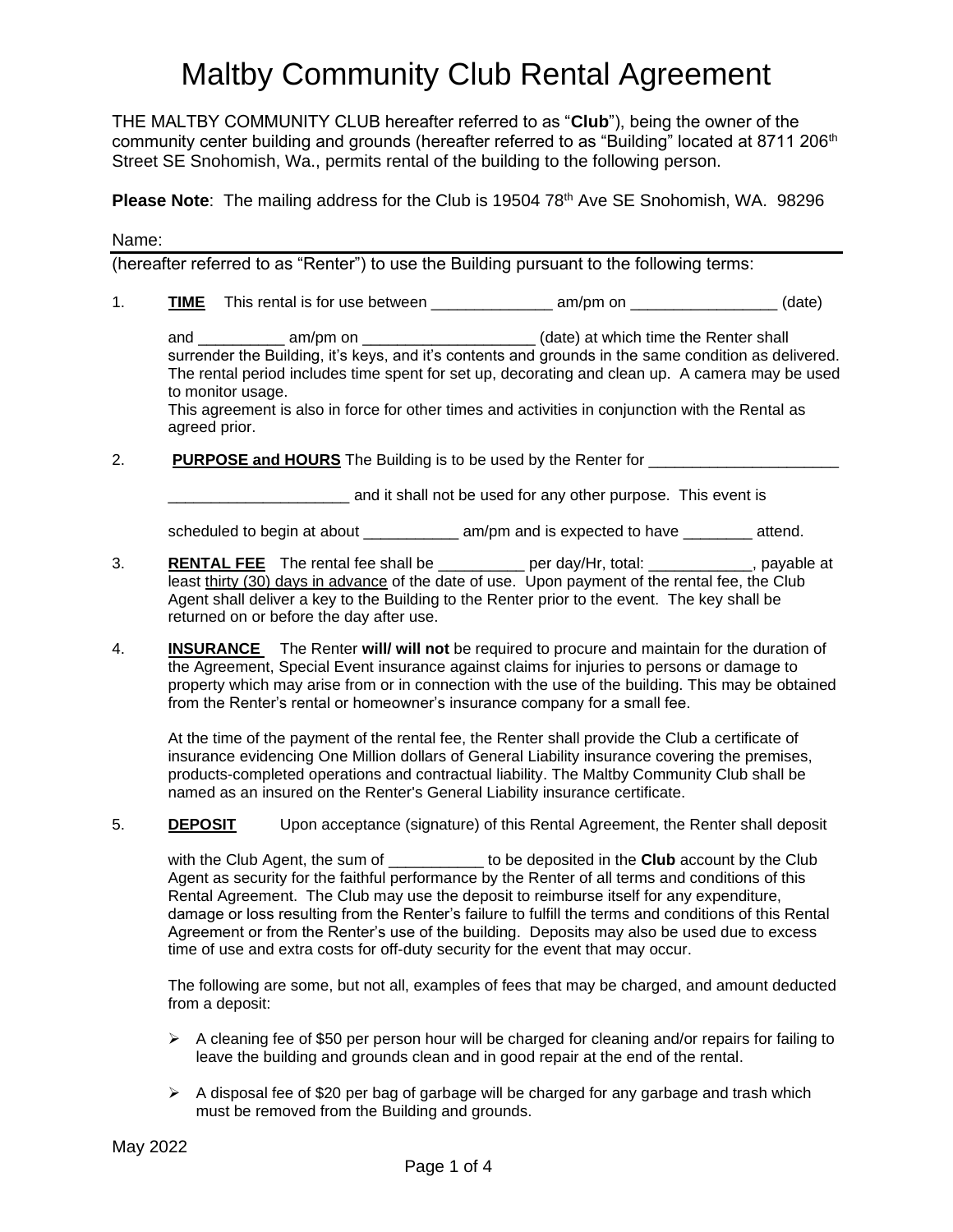- $\triangleright$  A fee of \$200 or the cost for completion of re-keying of the Building will be charged for failure to return the key(s) or for duplication of the key(s).
- $\triangleright$  A fee of \$100 will be charged if the stage lights must be adjusted due to changes by the Renter.
- $\triangleright$  Music and any other noise, including outside noise that might disturb neighbors must end at 10 PM per Snohomish County Code. Failure to end music and other noise may result in a deduction of \$200 from the damage deposit at the discretion of the Club's agent. The renter is responsible for noise from or caused by their guests.
- 6. **CLEANING AND SANITATION** The renter agrees to sanitize high touch areas such as chairs, tables, door handles, bathroom flush buttons or levers, counters, sinks, and light switches using appropriate materials which are also supplied by the Club.
- 7. **SECURITY** The Renter **will/ will not** be required to hire off-duty deputy(s) to provide security through the Club from thirty minutes before the planned start of the event to thirty minutes after the end of the event. The **base cost is \$70 an hour** per deputy with a minimum of 4 hrs. **The base cost may be exceeded if an increase is needed to ensure filling the security detail** by the Snohomish County Deputy Sheriff's Assn (SCDSA). The Increased costs or additional time may be deducted from the deposit or billed to the Renter. The Club will charge **\$85 an** hr to cover increases. Any funds not used will be refunded to the Renter.

Estimated Cost: \_\_\_\_ deputy(s) @ \$**85** per hr, 4 hr minimum. Cost: \_\_\_\_\_\_\_\_ (*Charges are subject to change at the discretion of SCDSA and any change must be paid by the Renter thru the Club. )*

The number of officers needed for a rental and final charges will be determined in coordination with the (SCDSA) representative. The Club will arrange for security. Security is expected to enforce state and locals laws and ensure that noise limits and building capacity limits are obeyed.

- 8. **MANNER OF USE** This Rental Agreement applies to the building and adjacent property or grounds. The Renter shall not alter, damage or deface the building or its contents. The Renter shall not damage any articles or property or remove them from the building.
	- ➢ **Music and Other Noise** Music and any other noise, including outside noise that might disturb neighbors must end at 10 PM per Snohomish County Code
	- ➢ **No Smoking** is allowed in the building.
	- ➢ **Occupancy Limit** The renter understands that the building occupancy is limited by law to a maximum of **205 persons** and this number shall not be exceeded.
	- $\triangleright$  All furniture moved or used by the Renter shall be returned to the location where found. **Furniture shall not be moved by dragging items across the wood or other floors.** Damage to the finish of the wood or other floors will result in a deduction from the damage deposit.
	- $\triangleright$  The use of confetti and/or glitter is not allowed due to difficulty with cleanup.

#### ➢ **Decoration Attachment**

Decorations may be attached to the walls, wall corners and other locations by the hooks provided by the Club. Other attachments will require specific written permission or a fee will be charged against the damage deposit. Under no circumstances may decorations be attached by duct tape, scotch tape, staples, thumb tacks, push pins or other sharp objects on doors, tables, chairs, benches, wood floors or other furnishings.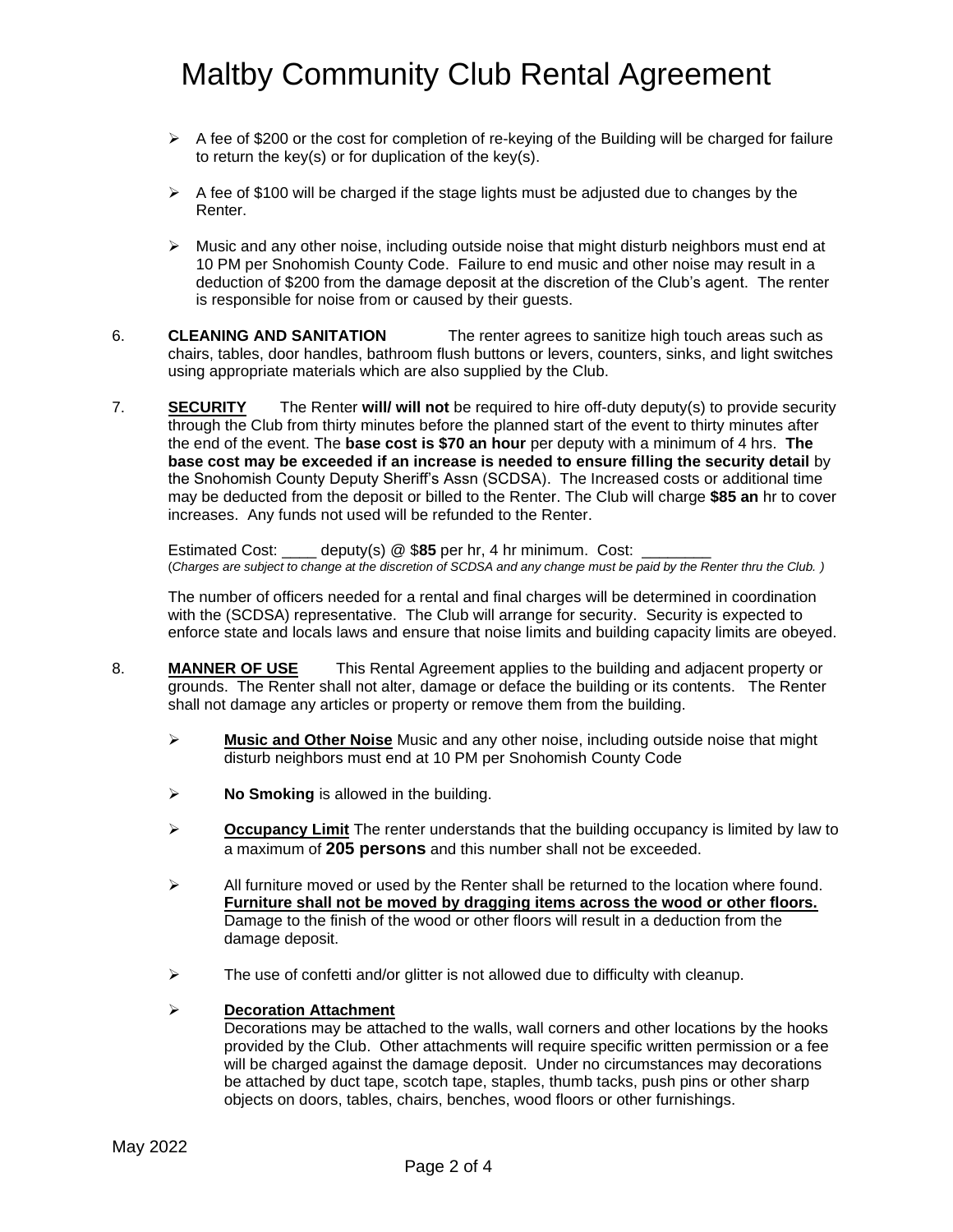- ➢ **Clean-up** Prior to surrendering the Building, the **Renter** shall remove all personal property, including decorations, and garbage from the Building and adjacent property. **All garbage must be removed by the Renter.** The building must be left in a clean condition or the cleaning fee will be charged from the deposit. The Club allows use of it's 4-yard capacity dumpster for garbage. In order to ensure space for planned rentals renters who exceed 2 yards of garbage may be charged an extra dump fee from the deposit.
- ➢ Personal property left in the Building by the **Renter** may be mailed or shipped to Renter at the **Renter's** address on the Rental Agreement at the **Renter's** expense and the Club may pay for such mailing or shipping expenses from the deposit.
- ➢ **Parking** The **Renter** may park renter's and guest's vehicles in the front (south) parking lost and side (west) parking lot and concrete play court. **Vehicles may not be parked on the grass area to the north of the building.** Parking vehicles on this area may damage the septic field. The **Renter** will be responsible for any damage.
- 9. **USE OF KITCHEN** The **Renter** may use the limited kitchen equipment and dishes provided that after such use, the **Renter** shall clean the kitchen and wash and replace all kitchen dishes. The **Renter** shall be responsible for the proper operation of kitchen appliances. The **Club** shall not be responsible for loss or damages associated with the operation of kitchen appliances. **Note: Hot oil or fat is not allowed to be poured down the drains due to possible blockage**.
- 10. **USE OF TABLES AND CHAIRS** The Renter may use the Building tables and chairs **INSIDE** the Building only. All tables and chairs shall be cleaned, folded and stored after use. The Renter shall be responsible for all damage or loss of tables and/or chairs.
- 11. **ALCOHOLIC BEVERAGES** The **Renter** may serve alcoholic punches, beer and wine if Renter's intended use is a party or reception. The Renter is responsible for obtaining any needed permits and licenses for the function and for following Washington State and local liquor laws. Excessive drinking or serving alcoholic beverages to a person under the age of 21 is expressly prohibited. The **Renter** shall indemnify and hold the Club harmless from all liability for improper serving, furnishing or use of alcoholic beverages.
- 12. **CANCELLATION** The **Renter** may cancel this Rental Agreement up to two months in advance of the date of use by written or telephone notice given to the Club Agent at the address or telephone number stated herein. In such event the Club shall refund the deposit to the Renter. The Renter may not cancel this Rental Agreement if less than two months remain to the planned date of use. If the Renter does not give timely notice of cancellation and fails to use the Building, the Club may retain the deposit as liquidated damages.

The **Club** may cancel this agreement due to emergencies such as damage to the building or health and safety concerns. If this cancellation occurs prior to the event, this rental agreement will be terminated and all paid deposits and rental fees will be refunded. If the rental agreement must be terminated during the course of an event and the Renter has not violated the conditions of the rental agreement, the Renter will be charged only for the time the facility is actually used. By signing the rental agreement, the Renter gives up any claim for damages if the rental agreement must be terminated under these conditions.

**COVID PANDEMIC** The **Renter** is required to adhere to current Covid health requirements. The **Club** may cancel this agreement when pandemic public health restrictions or requirements from the State of Washington or local health department are changed or cannot be met by the **Club**, or when this agreement has been signed in the hope that the restrictions or requirements will be relaxed so that a planned event can occur. It is understood that this cancellation can occur with very little notice. In the event of such cancellation all funds paid will be refunded to the Renter.